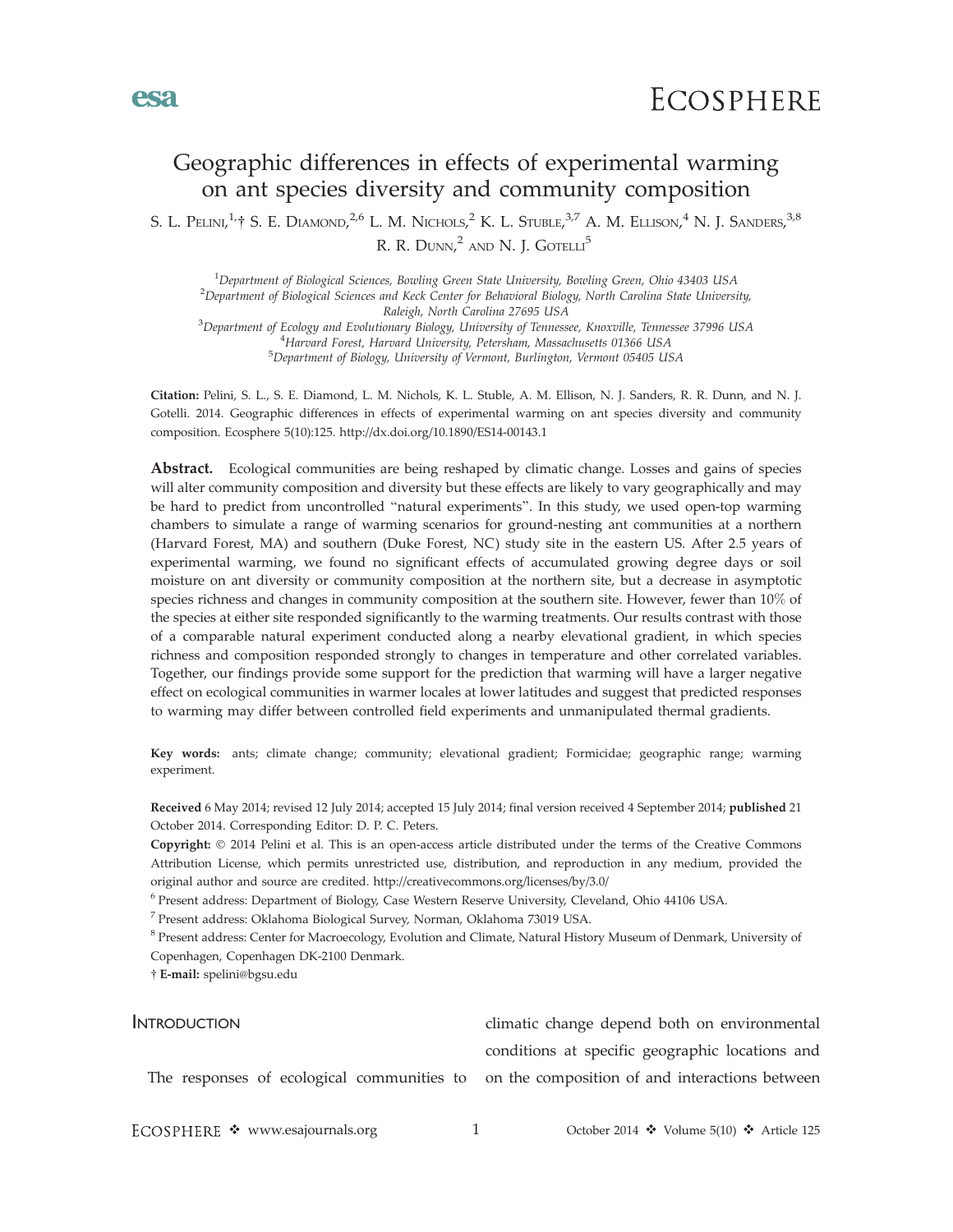co-occurring species (Tylianakis et al. 2008, Gilman et al. 2010, Singer and Parmesan 2010, Pelini et al. 2012). Populations and species occupying different locations may vary in their tolerances for abiotic changes (Deutsch et al. 2008, Tewksbury et al. 2008, Huey et al. 2009, Andrew et al. 2013, Kingsolver et al. 2013). Additionally, the indirect effects of climate change mediated by species interactions can strengthen or reverse the effects of abiotic change (Suttle et al. 2007, Rouifed et al. 2010, Pelini et al. 2011a). As a consequence, it is difficult to predict how climatic change will shape the composition and diversity of local communities at small spatial scales.

However, at coarser grains of observation, such as latitudinal and elevational gradients, climatic differences may lead to predictable shifts in composition and diversity. In the simplest scenario, the poleward expansion of species geographic ranges may lead to an increase in diversity at higher latitudes, even though some species may disappear locally because they cannot tolerate warmer conditions. Net gains in species richness may arise because warming is unlikely to push many species above their thermal limits (Addo-Bediako et al. 2000, Deutsch et al. 2008, Tewksbury et al. 2008, Kingsolver et al. 2013). Conversely, at lower latitudes, sites should be more likely to lose species with increases in temperature because some species will exceed their critical thermal limits (Addo-Bediako et al. 2000, Deutsch et al. 2008, Tewksbury et al. 2008, Kingsolver et al. 2013) or experience too few days and hours within their range of optimal foraging temperatures.

Experiments that compare the effects of warming on communities near high- and low latitudinal range boundaries can test predictions about geographic patterns of warming effects on ecological communities. All other things being equal, ''natural experiments'' along elevational and latitudinal climate gradients can also predict which species can and will persist in particular climates (Ibanez et al. 2013). Differences in the response of species to natural thermal gradients and to controlled warming experiments might reflect dispersal limitation, historical effects, confounded gradients in natural experiments (Gotelli and Ellison 2012), or small-scale artifacts or design constraints in controlled field experiments (Wolkovich et al. 2012).

In this study, we examined community-level responses of forest ants to ongoing experimental warming in open-top chambers at a northern (Harvard Forest, Massachusetts) and a southern (Duke Forest, North Carolina) site in the eastern USA. These two sites represent the northern and southern boundaries of eastern US forests: Harvard Forest lies at the northern end of the Eastern Temperate Forests (Mixed Wood Plains) and the southern edge of the Northern Forests (Atlantic Highlands), whereas Duke Forest, within the Eastern Temperate Forests, is at the boundary between the Southeastern USA Plains and the Mississippi Alluvial and Southeast Coastal Plains (CEC 1997). Previous work in this system has demonstrated strong geographic differences in the responses of individual species to experimental warming: at the warmer southern site, ant species with higher thermal tolerances had higher worker densities and greater foraging activity in warmer chambers than did ants species with lower thermal tolerances (Diamond et al. 2012a, Stuble et al. 2013). At the cooler northern site, however, worker density of all species, regardless of their thermal tolerances, was highest in the warmer chambers. Similar responses have been observed in the soil microbial community, with larger shifts in both structure and function observed at the southern site (Cregger et al. 2014).

Based on these previous findings, we predicted that community composition and diversity would respond differently to warming at the northern and southern sites. Specifically, because most northern species rarely experience temperatures near their upper thermal limits, their performance and abundance should not be depressed by warming (Diamond et al. 2012a). If other ant species from warmer microhabitats such as forest gaps are able to colonize the chambers, ant community composition would change and diversity would increase in the warmer chambers at Harvard Forest. In contrast, at Duke Forest we predicted that ant diversity would decrease and community composition would change because many resident species experience temperatures that exceed their thermal tolerances. Within sites, we expected closely related species to respond to warming in similar ways due to shared evolutionary histories (Dia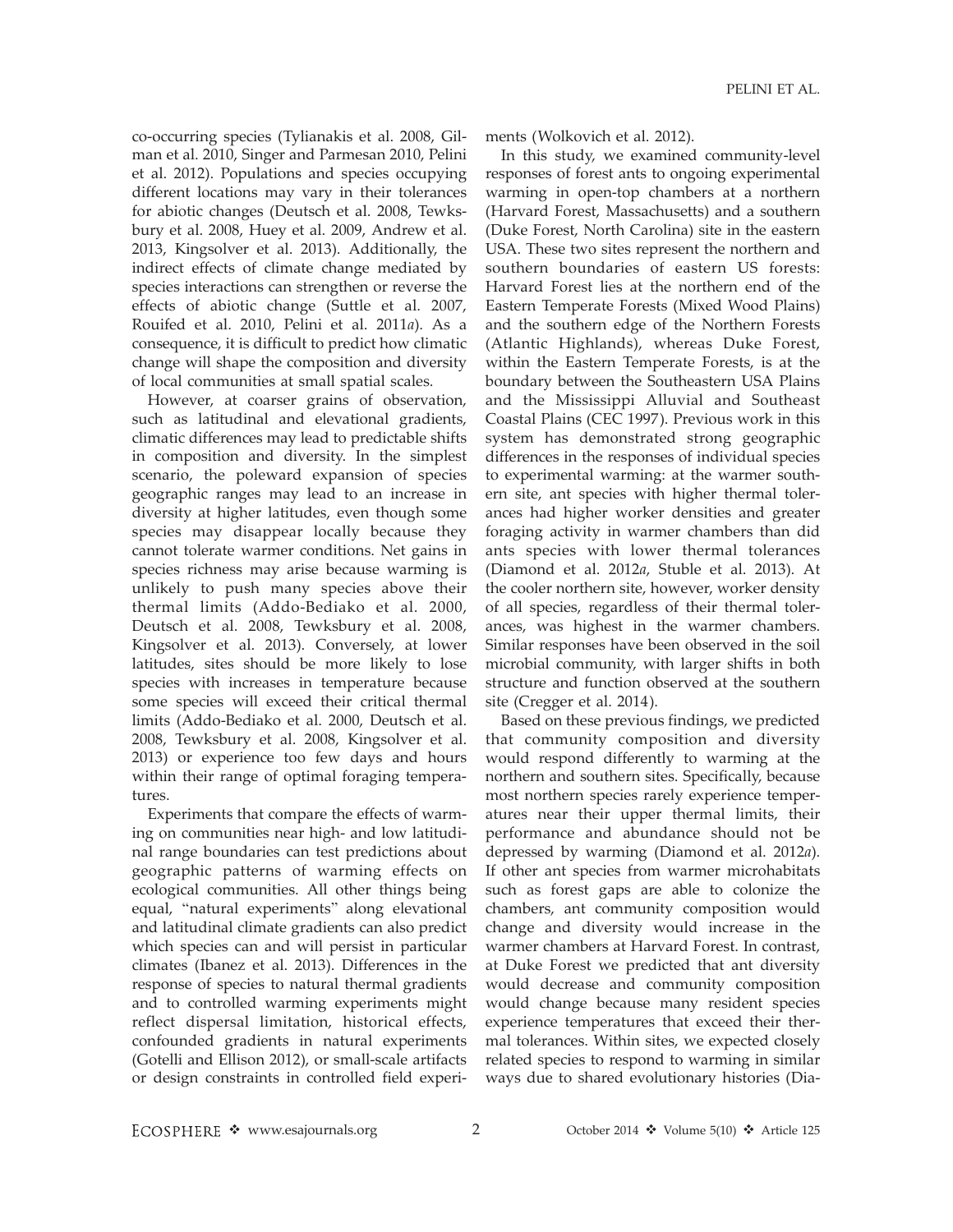mond et al. 2012b).

Because both experiments and large-scale geographic patterns of diversity and species composition are used to forecast future responses to climatic change (Parry and IPCC 2007), assessing congruence between responses to experimental warming and natural warming is important. We compared the patterns in diversity and composition of ants under experimental warming with those along an elevational gradient in the Great Smoky Mountains. The elevational gradient shares many species with and spans a gradient of temperature increase similar to that generated by the warming treatments (Sanders et al. 2007).

### **METHODS**

Study system.—Ants are the numerically dominant macroinvertebrates in eastern forests (King et al. 2013), contribute to important ecosystem services such as seed dispersal and nutrient cycling, and respond predictably to a variety of environmental conditions (reviewed in Del Toro et al. 2012), making them an ideal system for the study of community-level effects of warming. Other studies have demonstrated that air temperature can potentially influence ant community structure (Arnan et al. 2007, Wittman et al. 2010, Lessard et al. 2011), diversity (Kaspari et al. 2000, Sanders et al. 2007, Dunn et al. 2009, Pelini et al. 2011a), colony survival (Pelini et al. 2012), worker density (Pelini et al. 2011a, Diamond et al. 2012a), foraging behavior (Ruano et al. 2000, Pelini et al. 2011a, Stuble et al. 2013), and competitive interactions (Cerda et al. 1997, 1998).

Open-top warming chambers.—We used an open-top warming experiment at Harvard Forest, Massachusetts and Duke Forest, North Carolina, USA (design details in Pelini et al. 2011b). The warming array at each site consists of 12 5-m diameter ( $\sim$ 22 m<sup>3</sup>) open-top chambers in a regression design (Cottingham et al. 2005) that are held at ambient air temperatures (three control chambers) or are heated to one of the  $0.5^{\circ}$ C intervals between  $1.5^{\circ}$  and  $5.5^{\circ}$ C, inclusive, above ambient air temperature (one experimental chamber for each temperature set-point). The bottoms of the chamber walls are elevated 2–3

cm above the ground so that movement of ants and other arthropods into and out of the chambers is not restricted. These chambers have been operating continuously since January 2010. Four permanent pitfall traps (5 cm diameter) are located in each chamber. Each month, pitfall traps were opened and filled with 60–80 mL of 95% EtOH or glycol and left uncovered for 48 hours during rain-free conditions. Ants were then extracted and identified to species using regional keys (e.g., Ellison et al. 2012); identifications were confirmed at the Harvard University Museum of Comparative Zoology (Cambridge, Massachusetts). In this study, we compared ant species occurrences in the different warming scenarios using monthly pitfall data collected from January 2010 through July 2012.

Environmental variables.—Each chamber is fitted with environmental sensors that are linked to a data logger; environmental data are collected continuously at 1-minute intervals (Pelini et al. 2011b). We calculated the mean, minimum and maximum air temperature, and soil temperature at 2 and 6 cm, mean soil moisture, and growing degree days ( $T_{\text{base}} = 15^{\circ}\text{C}$ ; "GDD") for each chamber during January 2010–July 2012. Growing degree-days were summed across all time periods, but all the other metrics were averaged over sampling periods.

Measures of diversity.—Most biodiversity measurements are sensitive to sampling effort and to the abundance per sampling unit (Gotelli and Chao 2013). Measuring biodiversity in climatechange experiments is especially challenging because warming treatments will alter the activity and movement of many poikilotherms, even without changing population size or community structure (Moise and Henry 2010). Thus, simultaneous decreases in abundances but increases in detection probability with warming could mask important treatment effects. Moreover, counting the number of ant workers in a trap is usually not valid statistically because the workers caught in a single trap often originated from the same colony (Gotelli et al. 2011). To ameliorate these effects, we used only the incidence of each species (presence or absence) in a chamber during a monthly sampling period (Longino et al. 2002, Kaspari et al. 2003, Gotelli et al. 2011). In each chamber at both sites, the sampling effort was equivalent: every chamber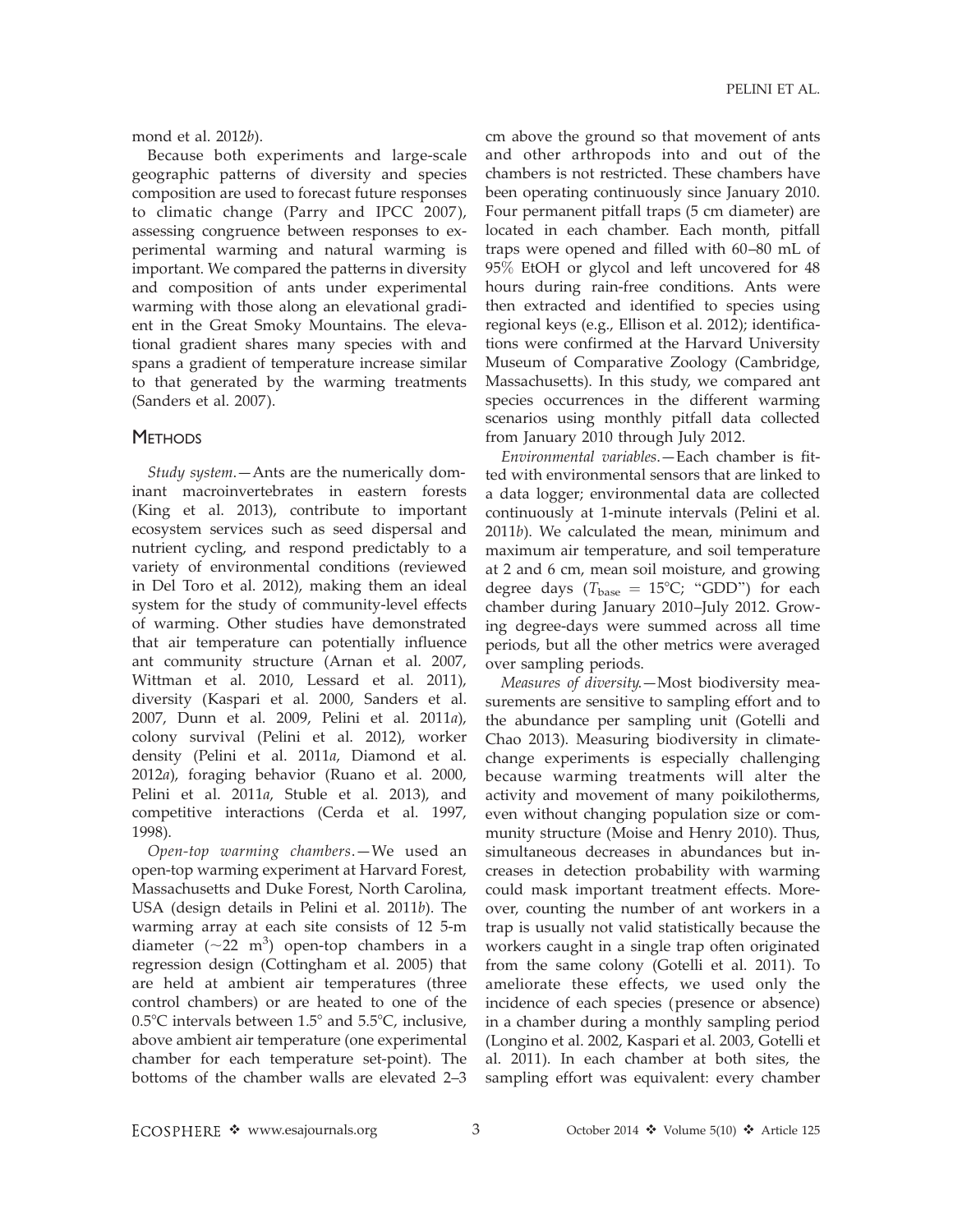| Table 1. Range of values across experimental chambers for selected microclimate variables at the two study sites. |  |  |
|-------------------------------------------------------------------------------------------------------------------|--|--|
|                                                                                                                   |  |  |

| Environmental variable                       | Southern site                     | Northern site                       |
|----------------------------------------------|-----------------------------------|-------------------------------------|
| Latitude (decimal degrees)                   | 35.9                              | 42.5                                |
| Elevation (m above sea level)                | 130                               | 300                                 |
| Mean air temperature $(^{\circ}C)$           | $15.6 - 20.6$                     | $12.1 - 17.1$                       |
| Minimum air temperature $({}^{\circ}C)$      | $3.3 - 7.6$                       | $0.90 - 5.2$                        |
| Maximum air temperature $(^{\circ}C)$        | 29.8–34.4                         | $26.4 - 35.7$                       |
| Soil temperature at 2 cm depth $(^{\circ}C)$ | $14.9 - 16.5$                     | $10.6 - 12.8$                       |
| Soil moisture (VWC)                          | $0.098 - 0.26$                    | $0.10 - 0.19$                       |
| Growing degree days (GDD)                    | $17 \times 10^3 - 30 \times 10^3$ | $5.4 \times 10^3$ -14 $\times 10^3$ |

Notes: Temperature and soil moisture values are based on conditions during 48-hour pitfall sampling periods across the 30 month study period. In contrast, growing degree days are accumulated across the 30-month study period (T<sub>base</sub> = 15°C). The<br>"Southern site" is Duke Forest (North Carolina, USA); the "Northern site" is Harvard Forest (Massa

was sampled each month with pitfall traps open for 48 hours.

For each chamber, the resulting data were organized as an incidence matrix in which each row is a species, each column is a sampling period, and the entries indicated incidence (0 or 1) of each species at each sampling period. In addition to calculating the number of species per sampling unit (''species density'' sensu Gotelli and Colwell 2001), we also calculated indices that are unbiased by sample size: PIE—the probability of an interspecific encounter, or the chance that two randomly drawn incidences represent two different species (Hurlbert 1971)—the first two Hill numbers (Hill 1973), and the asymptotic species diversity that would be found with maximum sampling effort (the Chao2 index; Chao 1987). Hill numbers are modified measures of species richness that take into account relative abundance. The first Hill number is equivalent to the exponent of the Shannon index, and it weights all species equally. The second Hill number is the inverse of the Simpson index, and is related to PIE. This index places more weight on common species.

Data analyses.—For each site, we examined correlations among environmental variables in the chambers (see Table 1 for ranges of values). All measures of air and soil temperature were strongly correlated with each other ( $R^2 > 0.80$  for all comparisons) and with GDD, but were not correlated with soil moisture ( $R^2$  < 0.35 for all comparisons). Given these findings, we used GDD and soil moisture as independent predictor variables in all subsequent analyses.

To examine the effects of environmental variables on diversity, we used linear regressions to determine if species density, Chao2, PIE, Hill.1, or Hill.2 were significantly associated with Site, GDD, soil moisture. We also included Site  $\times$ GDD and Site  $\times$ soil moisture interaction terms in these models to determine if the diversity-climate relationships differed between sites. To yield more precise parameter estimates, we used a weighted linear regression model for Chao2, with the weights being proportional to the inverse of the estimated variance for Chao2. Because some extrapolations of species richness can have a very large estimated variance, this procedure down-weights those highly uncertain estimates in the regression models.

To determine if species composition varied with GDD at either site, we modified the bootstrap method presented in Gotelli et al. (2010) and used it to detect thermal trends. This method fits a trend line for exponential growth to each species, and then calculates the variance in these trend lines among species. A large variance among species indicates that some species are strongly increasing while others are decreasing. The variance in the trend lines is compared statistically to the expected variance based on random sampling of the pooled community. For this analysis, we analyzed the thermal trend lines for each species by fitting linear regression models of incidence counts of species (both untransformed and square root transformed) versus GDD at each study site. This approach controls for differences in overall incidence among chambers.

As described in Gotelli et al. (2010), we analyzed the model with and without detection errors. In the first model, we assumed there were no errors in detection and that all species present in each chamber were detected in pitfall catches. This analysis is based on the observed incidence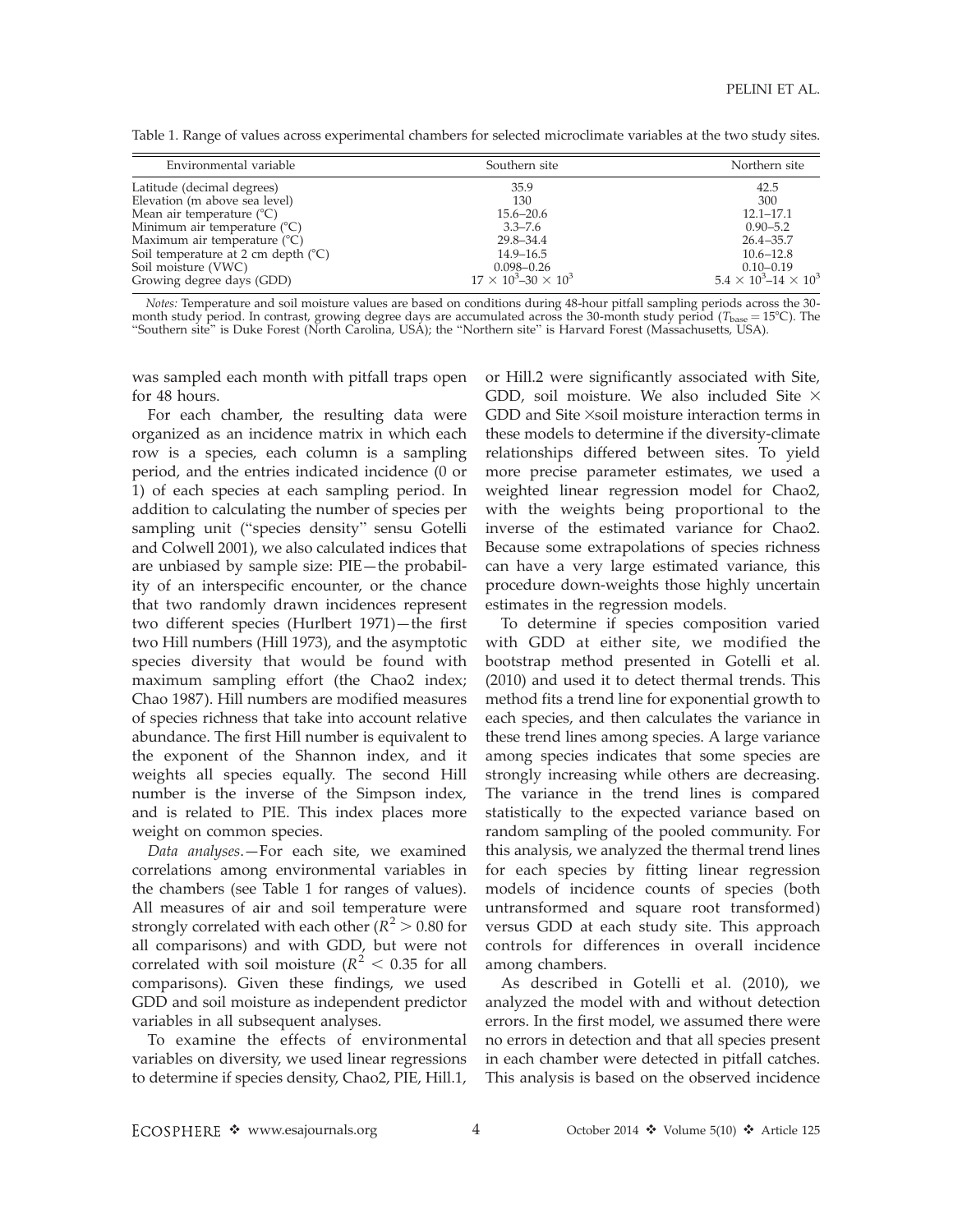Table 2. ANOVA table for diversity metrics modeled as a function of site, growing degree days (GDD), soil moisture, and site-GDD and site-soil moisture interactions.

| Diversity variable | Climate variable            | df    | F        |
|--------------------|-----------------------------|-------|----------|
| Species density    | GDD                         | 1, 18 | $350***$ |
|                    | Soil moisture               | 1, 18 | 37.6***  |
|                    | Site                        | 1, 18 | 66.5***  |
|                    | Site $\times$ GDD           | 1, 18 | 0.243    |
|                    | Site $\times$ Soil moisture | 1, 18 | 0.654    |
| <b>PIE</b>         | GDD                         | 1, 18 | 23.7***  |
|                    | Soil moisture               | 1, 18 | 0.266    |
|                    | Site                        | 1, 18 | $7.99*$  |
|                    | Site $\times$ GDD           | 1, 18 | 0.059    |
|                    | Site $\times$ Soil moisture | 1, 18 | 1.87     |
| Hill.1             | GDD                         | 1, 18 | 186***   |
|                    | Soil moisture               | 1, 18 | $13.4**$ |
|                    | Site                        | 1, 18 | 34.5***  |
|                    | Site $\times$ GDD           | 1, 18 | 0.483    |
|                    | Site $\times$ Soil moisture | 1, 18 | 1.085    |
| Hill.2             | GDD                         | 1, 18 | 161***   |
|                    | Soil moisture               | 1, 18 | $8.29**$ |
|                    | Site                        | 1, 18 | 31.7***  |
|                    | Site $\times$ GDD           | 1, 18 | 0.000    |
|                    | Site $\times$ Soil moisture | 1, 18 | 1.05     |
| Chao2              | GDD                         | 1, 18 | 116***   |
|                    | Soil moisture               | 1, 18 | 0.589    |
|                    | Site                        | 1, 18 | 43.2***  |
|                    | Site $\times$ GDD           | 1, 18 | $10.3**$ |
|                    | Site $\times$ Soil moisture | 1, 18 | 0.334    |

Notes: We used a weighted linear regression model for Chao2, with the weights being proportional to the inverse of the estimated variance for Chao2. Because some extrapolations of species richness can have a very large estimated variance, this procedure down weights those highly uncertain estimates in the regression models. Sites are as in Table 1.

 $*P < 0.05; ** P < 0.01; ** P < 0.001.$ 

matrix. In the second variation, we assumed there were detection errors and that some rare species were present that were not detected in any of the pitfall traps. For this analysis, we estimated the number of missing species with the Chao2 estimator. We added additional rows to represent these additional rare species in the analysis, and assigned relative abundances to be less than one half of the relative abundance of the rarest species in each community (see Gotelli et al. 2010 for details).

To determine if closely related species responded similarly to the temperature manipulation, we used the phylosig function from the R library phytools (Revell 2012) to estimate Blomberg's K (Blomberg et al. 2003) for the coefficients from regression models of species-incidence counts versus GDD. Phylogenetic sampling error was incorporated using the methods described in Ives et al. (2007). The phylogeny of Moreau and Bell

(2013) was used in analyses for both study sites; but because this phylogeny is resolved only to genus, we treated unknown species relationships as terminal polytomies.

Finally, we used linear regression to compare the relationships between ant species richness and temperature in our two experimental sites to those that occur along an observational gradient in the Smoky Mountains that span a comparable temperature range ( $\sim$ 5°C) along an elevational gradient (Sanders et al. 2007).

Data availability. - All raw data are available on the Harvard Forest data archive (Ellison et al. 2009).

### **RESULTS**

With the exception of PIE, diversity increased with GDD and soil moisture and was higher at the southern study site (Table 2). PIE increased significantly with GDD and also was higher at the southern site. The relationship between diversity and climate between sites (i.e., site  $\times$ GDD) was statistically significant for Choa2, which increased significantly with GDD at the southern site but was not significantly associated with GDD at the northern site (Table 2). At the southern site, asymptotic species richness (Chao2) decreased significantly with warming at a loss rate of one species per 2,400 GDD  $(\sim1\textdegree C)$  (Fig. 1). Species density (the number of species per unit area), PIE, and other diversity indices did not respond significantly to warming or to changes in soil moisture at either study site (Table 2). Species composition at the southern site differed more with temperature than expected by chance (Fig. 2A), although the significance of this effect depended on the data transformation and the inclusion of undetected species in the model (untransformed:  $P = 0.020$  and 0.020; square roottransformed:  $P = 0.143$  and 0.193 for undetected species included or excluded, respectively).

In contrast, at the northern site, there were no significant effects of temperature on asymptotic species richness, species density, PIE (Table 2, Fig. 1B), or species composition (Fig. 2B). Fewer than 10% of the species at either site responded significantly to warming, and the number of increasing and decreasing species were similar at both sites (Fig. 3).

With increasing GDD at the southern site,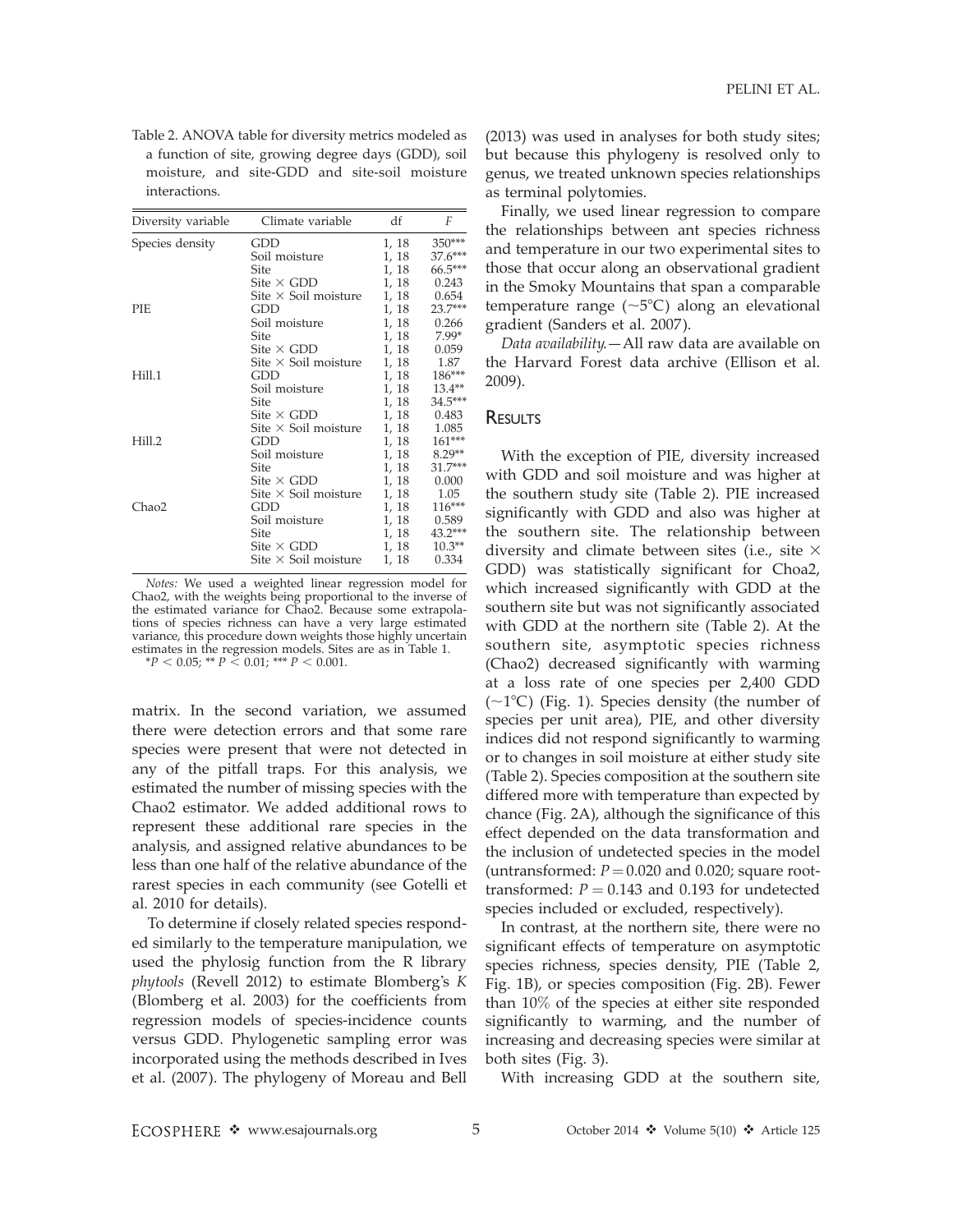

Fig. 1. Regression plots for Chao2 and PIE (mean  $\pm$  SE) as a function of the number of growing degree days (GDD) and soil moisture at the southern (open circles) and northern (filled circles) study sites. The ''Southern Site'' is Duke Forest (North Carolina, USA); the ''Northern Site'' is Harvard Forest (Massachusetts, USA). We found only one statistically significant relationship ( $P < 0.05$ ): Chao2 estimates of diversity decreased significantly with GDD at the southern site. We used a weighted linear regression model for Chao2, with the weights being proportional to the inverse of the estimated variance for Chao2. Because some extrapolations of species richness can have a very large estimated variance, this procedure down-weights those highly uncertain estimates in the regression models. The line of best fit for Chao2 is based on this weighted linear regression model. Growing degree days were summed across all time periods.

Aphaenogaster rudis decreased in incidence, whereas Crematogaster lineolata and Crematogaster vermiculata increased in incidence (see Fig. 3A for linear regression coefficients and significance levels). With increasing GDD at the northern site, Camponotus herculeanus decreased significantly in incidence, whereas Myrmica pinetorum marginally increased in incidence with increasing temperature (Fig. 3B).

Closely related species did not experience statistically similar incidence responses to warming. At the southern site, the statistical dependence among species' incidence owing to their

phylogenetic history ('phylogentic signal') was moderate (Bloomberg's  $K = 0.448$ ). Phylogenetic signal in incidence at the southern site also was less than the expectation from a model of Brownian trait evolution  $(K = 1)$ , and not significantly different from that predicted by a simple tip-shuffling randomization ( $P = 0.618$ ). At the northern site, phylogenetic signal was higher ( $K = 0.904$ ;  $P = 0.050$ ).

We recorded a total of 72 species in the Great Smoky Mountains dataset and in the chambers at the two study sites. The Smoky Mountain dataset shared 18% and 10% of this species list with the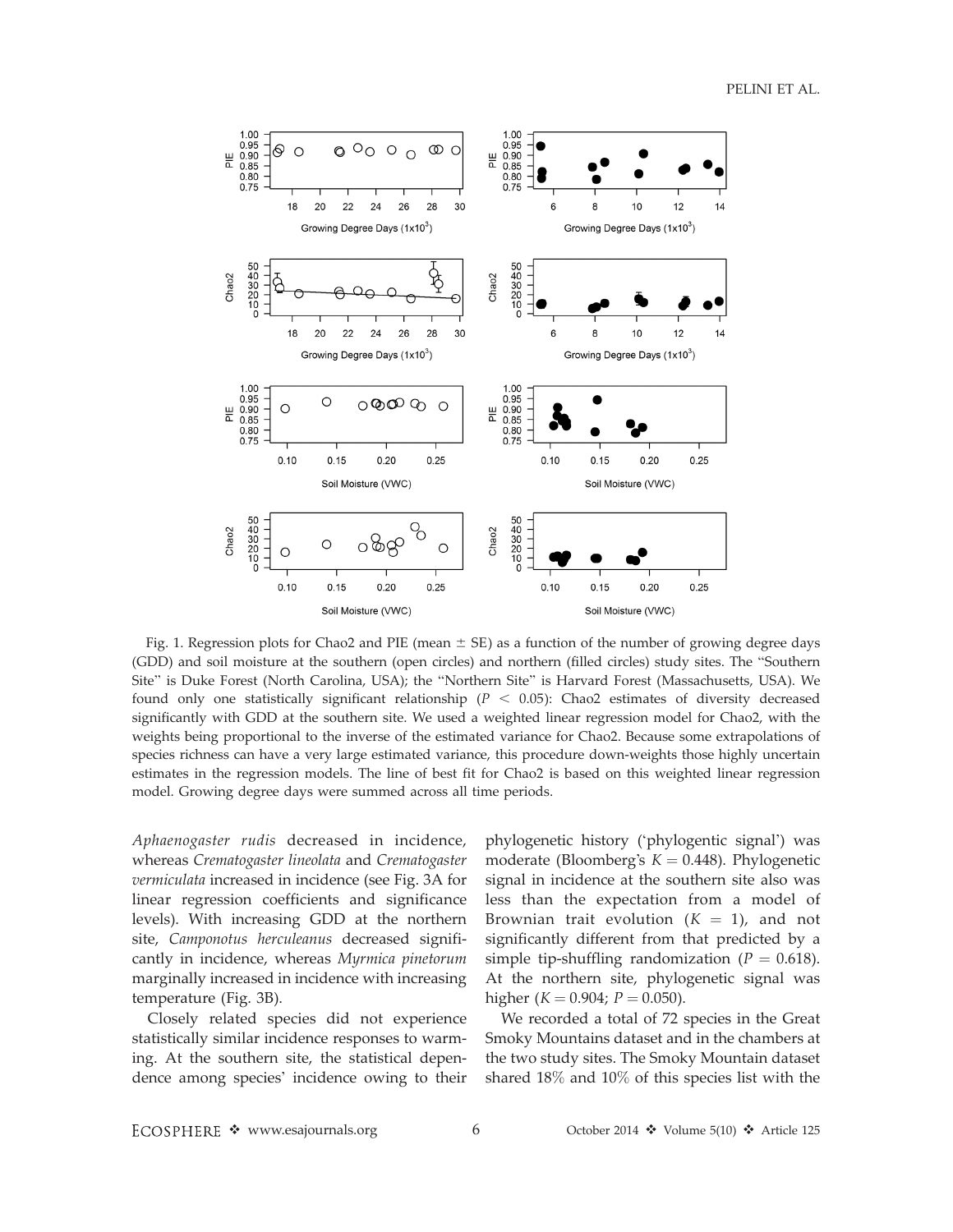

Fig. 2. Thermal trends in community composition at (A) the southern site and (B) the northern site. Sites are as in Fig. 1. For each site, we used bootstrapping and hierarchical modeling (modified from Gotelli et al. 2010) to estimate the slope of incidence as a function of GDD (pooled across the entire study period) for each species. Here we show the linear trends for all species plotted against GDD for both the observed and one randomized community.

southern and northern sites, respectively. Approximately 7% of the species were shared by all three sites; 30% were found only at the southern site, 19% only in the Great Smoky Mountains, and 11% only at the northern study site. Species density significantly increased with temperature in the Great Smoky Mountains ( $F_{1,27} = 40$ ;  $P <$ 0.001; Fig. 4).

#### **DISCUSSION**

We found that community composition and diversity of northeastern US forest ants responded differently to increasing temperatures in experimental manipulations at northern (Harvard Forest, MA) and southern (Duke Forest, NC) sites and across a nearby natural temperature gradient (Smoky Mountains National Park, TN). Our results show weak support for the prediction that warming will have a larger negative effect on ecological communities in warmer locales at lower latitudes (Deutsch et al. 2008, Tewksbury et al. 2008, Kingsolver et al. 2013). Within the experimental sites, individual species responded variably to warming (Figs. 2 and 3), potentially complicating our ability to make precise predictions regarding communitylevel responses to climate change. These idiosyncratic responses may be attributed to variation in the abiotic tolerances of different species occupying the same locale and of geographically separated populations within species (Deutsch et al. 2008, Tewksbury et al. 2008, Huey et al. 2009, Andrew et al. 2013, Kingsolver et al. 2013).

Previous work in this study system suggests that the variable responses of these ant species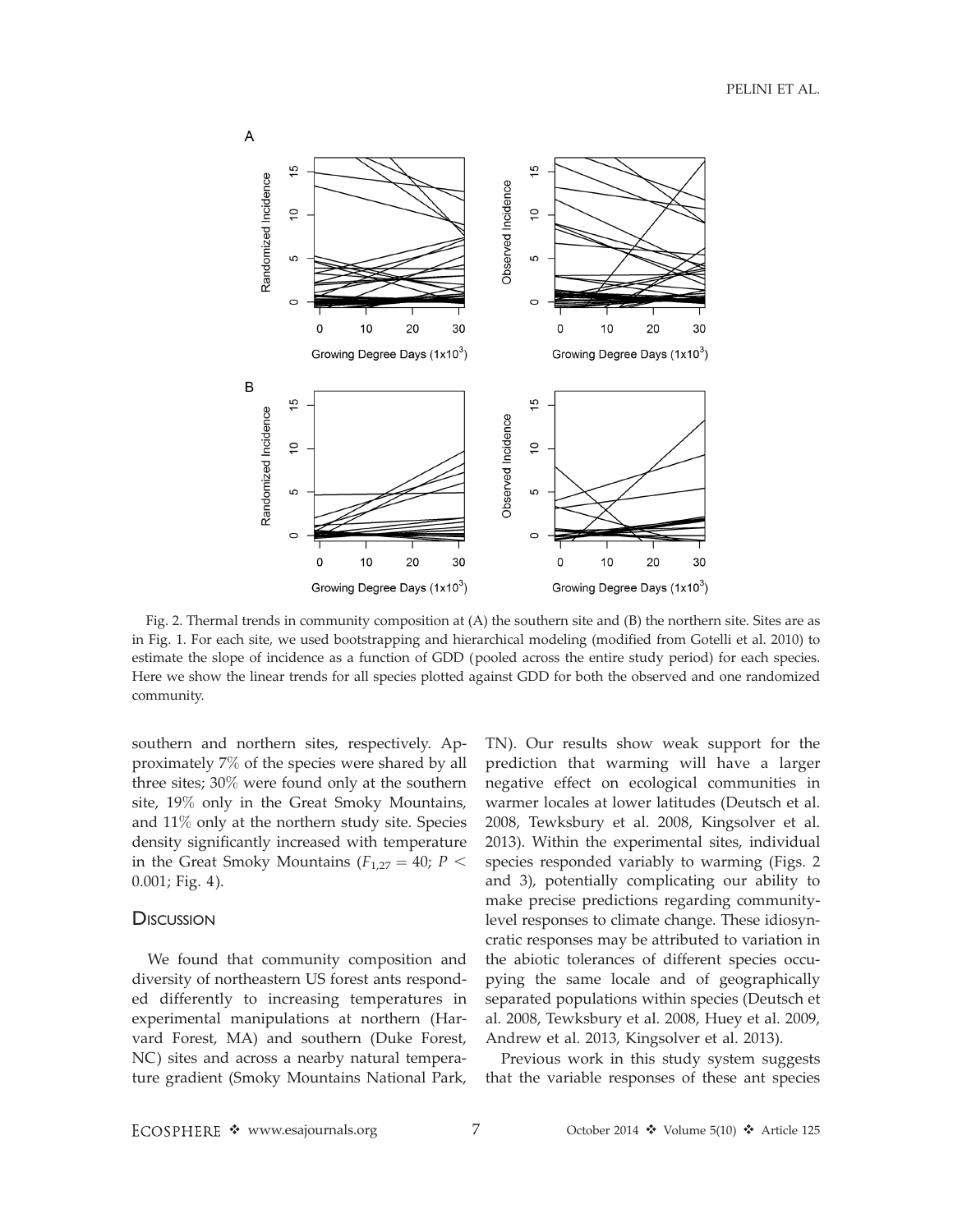

Fig. 3. Ant species responses to warming at (A) the southern site and (B) the northern site. Sites are as in Fig. 1. The slope of incidence as a function of growing degree days (GDD) is presented in context of ant phylogenetic history (Moreau and Bell 2013). The magnitudes and directions of the slopes of incidence as a function of GDD slopes indicated by distance from the zero line and positive/negative values, respectively); significance is indicated by asterisks: \*  $P < 0.05$ ; \*\*  $P < 0.01$ ; \*\*\*  $P < 0.001$ . The slopes have been scaled, but not centered, such that shaded circles always correspond with positive slopes. Data for Protomagnathus americanus are not included in the figure because this species is not represented in Moreau's phylogeny; the results for this species are:  $slope =$  $2.3E-05$ ,  $SE = 6.2E-05$ ;  $P = 0.72$ .

ECOSPHERE \* www.esajournals.org 8 October 2014 \* Volume 5(10) \* Article 125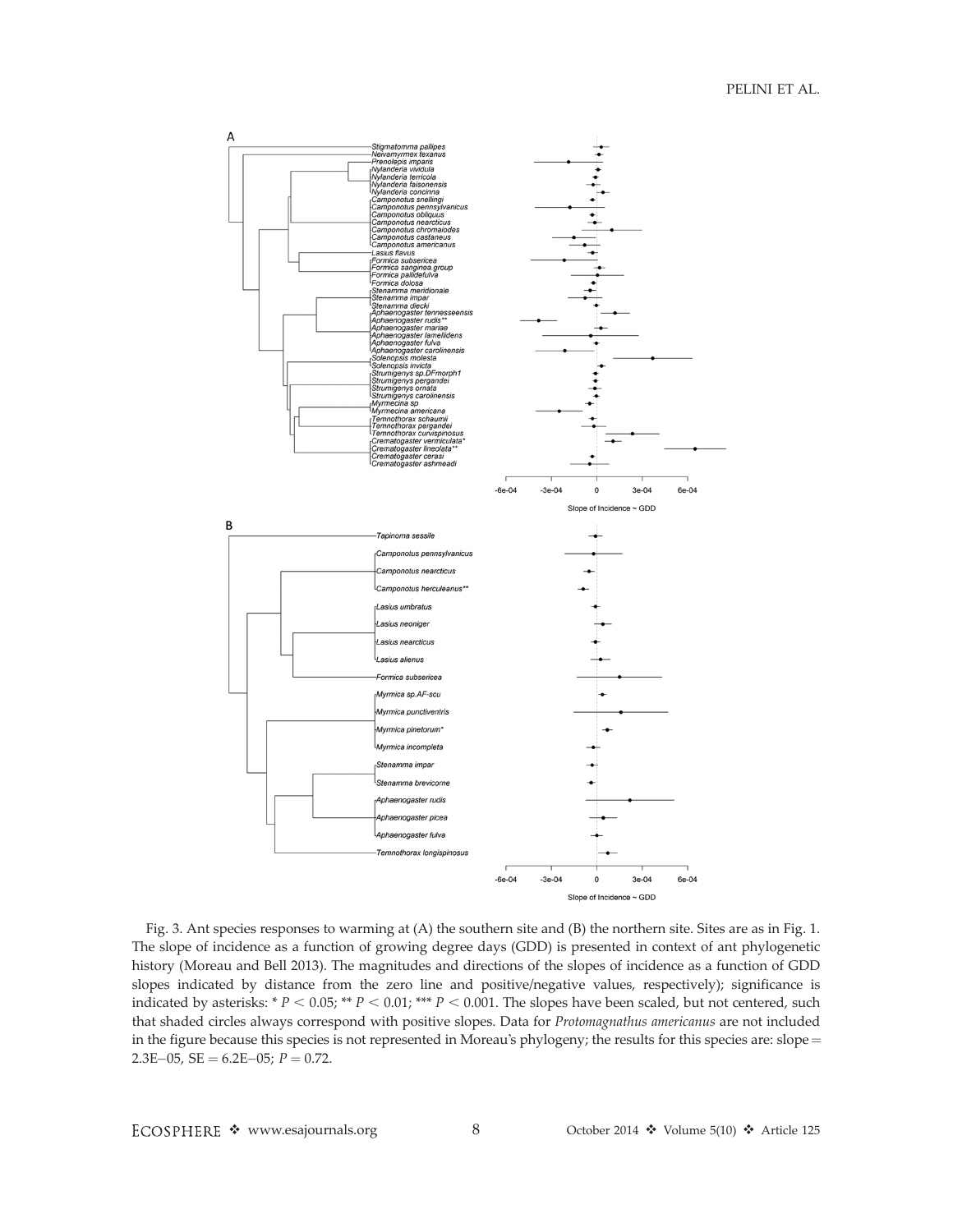

Fig. 4. Ant species richness as a function of mean air temperature at sites in the Smoky Mountains (triangles; upper panel) and southern (filled circles) and northern (open circles) experimental chambers (lower panel). Sites are as in Fig. 1. Solid lines represent statistically significant relationships ( $P < 0.05$ ); dashed are non-significant.

may be predictable based on the thermal tolerance  $(CT_{max})$  of these species (Diamond et al. 2012a, Stuble et al. 2013). Specifically, the relationships between experimental warming and ant worker densities and foraging were significantly associated with  $CT<sub>max</sub>$ , but only for ants at the southern study site. Applying the same approach to this dataset of species incidence, we found that  $CT_{\text{max}}$  was not significantly associated with the incidence–GDD slope (see Figs. 2 and 3) ( $F_{1,18} = .2.8$ ,  $P = 0.11$ ). Although ants with higher  $CT_{\text{max}}$  may be more active in higher temperatures (Diamond et al. 2012a, Stuble et al. 2013), other processes such as thermoregulation (Sunday et al. 2014) or changes in nest architecture (Jones and Oldroyd 2007) may allow ant species to persist in the short run in environments that exceed their  $CT_{\text{max}}$ . In the long run, these acclimations may lead to a reduction in colony size and eventual extirpation (Sinervo 2010).

At our southern experimental field site, the incidence of several species in the genus Crema-

togaster increased with warming. In previous studies, we found that worker density of C. *lineolata,* a species with one of the highest  $CT_{\text{max}}$ values of those collected in the warming chambers, increased 76% (Diamond et al. 2012a) and foraging increased 40% per degree of experimental warming (Stuble et al. 2013) at Duke Forest. Using a comparison of historical and current data, we also found that the abundance of C. lineolata doubled over a 35-year period with  $2.7^{\circ}C$ warming at a site in South Carolina, 450 km south of Duke Forest (Resasco et al. 2014). Crematogaster lineolata was not collected in chambers at the northern site, but it has been collected from open habitats nearby (Pelini et al. 2011b) and could, therefore, potentially affect higherlatitude ant communities if it were to invade warmer forested areas.

The experimental effects of increasing temperatures on ant diversity also did not match correlative patterns of increasing species richness with temperature along a natural thermal gradient (Fig. 4) (also see Menke et al. 2014). Differences in species composition along environmental gradients may be confounded by differences in habitat quality and other uncontrolled variables. Warming experiments may better capture the immediate effects of temperature change on activity and population dynamics of species occupying contemporary communities, but they can be sensitive to time lags and the spatial scale of the experiment (Sundqvist et al. 2013), depending on the relative rates of species losses due to local extinction and gains to due dispersal and evolution. Comparisons of experimental and natural gradients are needed because natural gradients likely reflect long-term effects of temperature change on species interactions, dispersal, and evolutionary change in communities while experiments can isolate the effects of temperature from other variables.

Our study suggests that ant community responses to warming in lower latitudes are more likely to experience decreases in diversity and changes in composition than those at higher latitudes (Colwell et al. 2008). Future research efforts should assess the consequences of abundance increases of thermophilic species, which could exert strong indirect effects of warming through species interactions.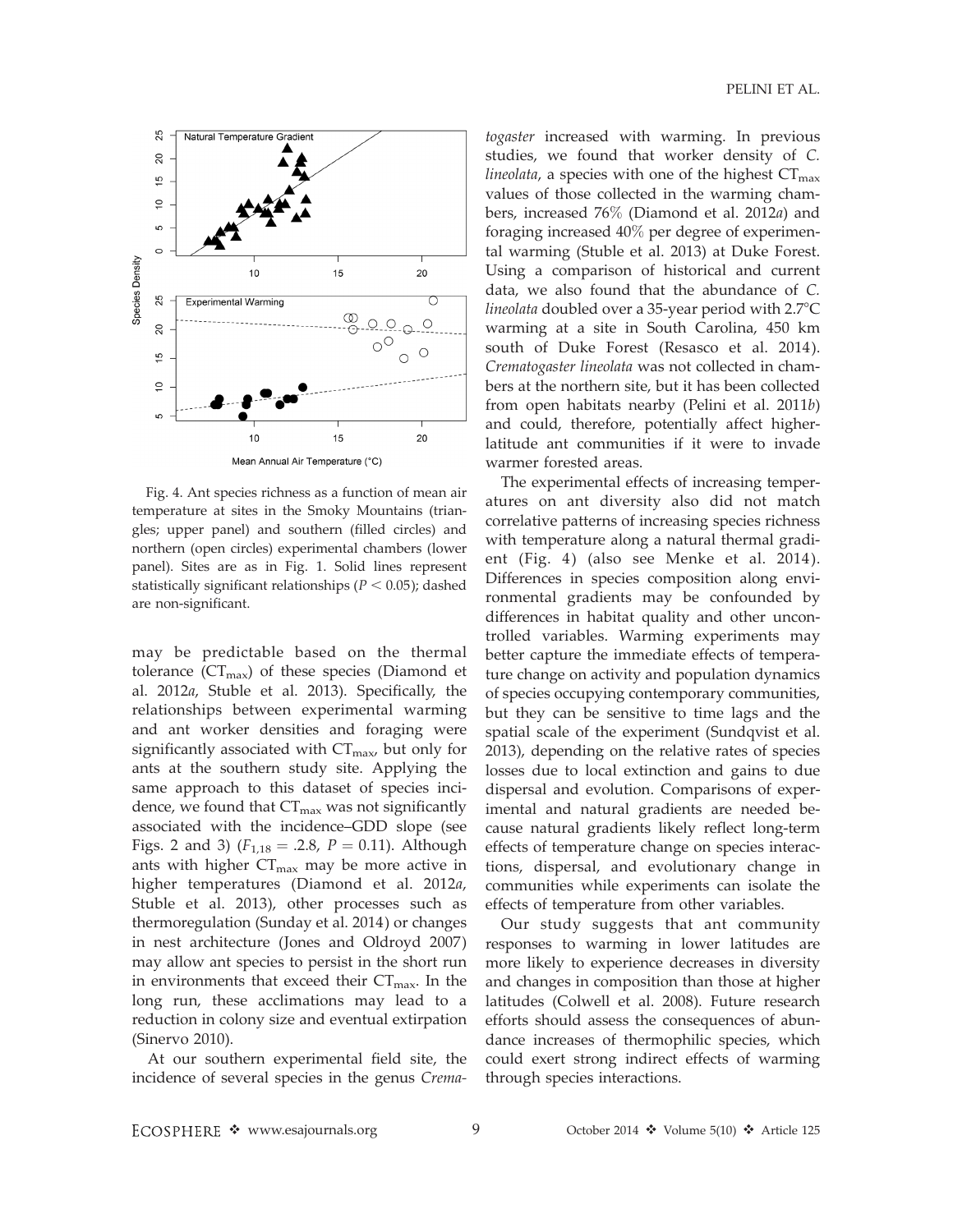#### **ACKNOWLEDGMENTS**

S. Pelini, L. Nichols, and K. Stuble collected data; S. Diamond, N. Gotelli, and S. Pelini performed statistical analyses, and all authors contributed to experimental design and writing. Funding was provided by a U.S. DOE PER award (DEFG02-08ER64510) and a National Science Foundation Dimensions of Biodiversity grant (NSF-1136703) to R. Dunn, A. Ellison, N. Gotelli, and N. Sanders, a NASA Biodiversity Grant (ROSE-SNNX09AK22G) to R. Dunn and N Sanders, and an NSF Career grant (NSF 0953390) to R. Dunn. We thank M. Boudreau, J. Chandler, A. Clark, M. Combs, K. Davis, I. Del Toro, B. Guenard, C. Hart, C. Hirsch, A. Koltz, N. Manyak, M. Marquis, S. Menke, L. Nicoll, E. Oberg, M. Pelini, D. Rodriguez, M. Romero, R. Tizon, K. Towle, J. Trombley, M. Weiser, and M. VanScoy for field assistance and technical support.

## LITERATURE CITED

- Addo-Bediako, A., S. L. Chown, and K. J. Gaston. 2000. Thermal tolerance, climatic variability and latitude. Proceedings of the Royal Society of London B 267:739–745.
- Andrew, N. R., S. J. Hill, M. Binns, M. H. Bahar, E. V. Ridley, M.-P. Jung, C. Fyfe, M. Yates, and M. Khusro. 2013. Assessing insect responses to climate change: What are we testing for? Where should we be heading? PeerJ 1:e11.
- Arnan, X., A. Rodrigo, and J. Retana. 2007. Uncoupling the effects of shade and food resources of vegetation on Mediterranean ants: an experimental approach at the community level. Ecography 30:161–172.
- Blomberg, S. P., T. Garland, and A. R. Ives. 2003. Testing for phylogenetic signal in comparative data: Behavioral traits are more labile. Evolution 57:717–745.
- CEC. 1997. Ecological regions of North America: toward a common perspective. Commission for Environmental Conservation, Montréal, Canada.
- Cerda, X., J. Retana, and S. Cros. 1997. Thermal disruption of transitive hierarchies in Mediterranean ant communities. Journal of Animal Ecology 66:363–374.
- Cerda, X., J. Retana, and S. Cros. 1998. Critical thermal limits in Mediterranean ant species: trade-off between mortality risk and foraging performance. Functional Ecology 12:45–55.
- Chao, A. 1987. Estimating the population-size for capture recapture data with unequal catchability. Biometrics 43:783–791.
- Colwell, R. K., G. Brehm, C. L. Cardelús, A. C. Gilman, and J. T. Longino. 2008. Global warming, elevational range shifts, and lowland biotic attrition in

the wet tropics. Science 322:258–261.

- Cottingham, K. L., J. T. Lennon, and B. L. Brown. 2005. Knowing when to draw the line: designing more informative ecological experiments. Frontiers in Ecology and the Environment 3:145–152.
- Cregger, M. A., N. J. Sanders, R. R. Dunn, and A. T. Classen. 2014. Microbial communities respond to experimental warming, but site matters. PeerJ 2:e358.
- Del Toro, I., R. R. Ribbons, and S. L. Pelini. 2012. The little things that run the world revisited: a review of ant-mediated ecosystem services and disservices (Hymenoptera: Formicidae). Myrmecological News 17:133–146.
- Deutsch, C. A., J. J. Tewksbury, R. B. Huey, K. S. Sheldon, C. K. Ghalambor, D. C. Haak, and P. R. Martin. 2008. Impacts of climate warming on terrestrial ectotherms across latitude. Proceedings of the National Academy of Sciences USA 105:6668–6672.
- Diamond, S. E., L. M. Nichols, N. McCoy, C. Hirsch, S. L. Pelini, N. J. Sanders, A. M. Ellison, N. J. Gotelli, and R. R. Dunn. 2012a. A physiological trait-based approach to predicting the responses of species to experimental climate warming. Ecology 93:2305–2312.
- Diamond, S. E., D. M. Sorger, J. Hulcr, S. L. Pelini, I. Del Toro, C. Hirsch, E. Oberg, and R. R. Dunn. 2012b. Who likes it hot? A global analysis of the climatic, ecological, and evolutionary determinants of warming tolerance in ants. Global Change Biology 18:448–456.
- Dunn, R. R., D. Agosti, A. N. Andersen, X. Arnan, C. A. Bruhl, X. Cerda, A. M. Ellison, B. L. Fisher, M. C. Fitzpatrick, H. Gibb, N. J. Gotelli, A. D. Gove, B. Guenard, M. Janda, M. Kaspari, E. J. Laurent, J. P. Lessard, J. T. Longino, J. D. Majer, S. B. Menke, T. P. McGlynn, C. L. Parr, S. M. Philpott, M. Pfeiffer, J. Retana, A. V. Suarez, H. L. Vasconcelos, M. D. Weiser, and N. J. Sanders. 2009. Climatic drivers of hemispheric asymmetry in global patterns of ant species richness. Ecology Letters 12:324–333.
- Ellison, A. M., N. J. Gotelli, E. J. Farnsworth, and G. D. Alpert. 2012. A field guide to the ants of New England. Yale University Press, New Haven, Connecticut, USA.
- Ellison, A. M., N. J. Gotelli, N. J. Sanders, and R. R. Dunn. 2009. Ants under climate change at Harvard Forest and Duke Forest since 2009. Long Term Ecological Research Network. http://dx.doi.org/10. 6073/pasta/be0b964a5caedb3f9c89006eba29cbf7
- Gilman, S. E., M. C. Urban, J. Tewksbury, G. W. Gilchrist, and R. D. Holt. 2010. A framework for community interactions under climate change. Trends in Ecology & Evolution 25:325–331.
- Gotelli, N. J., and A. Chao. 2013. Measuring and estimating species richness, species diversity, and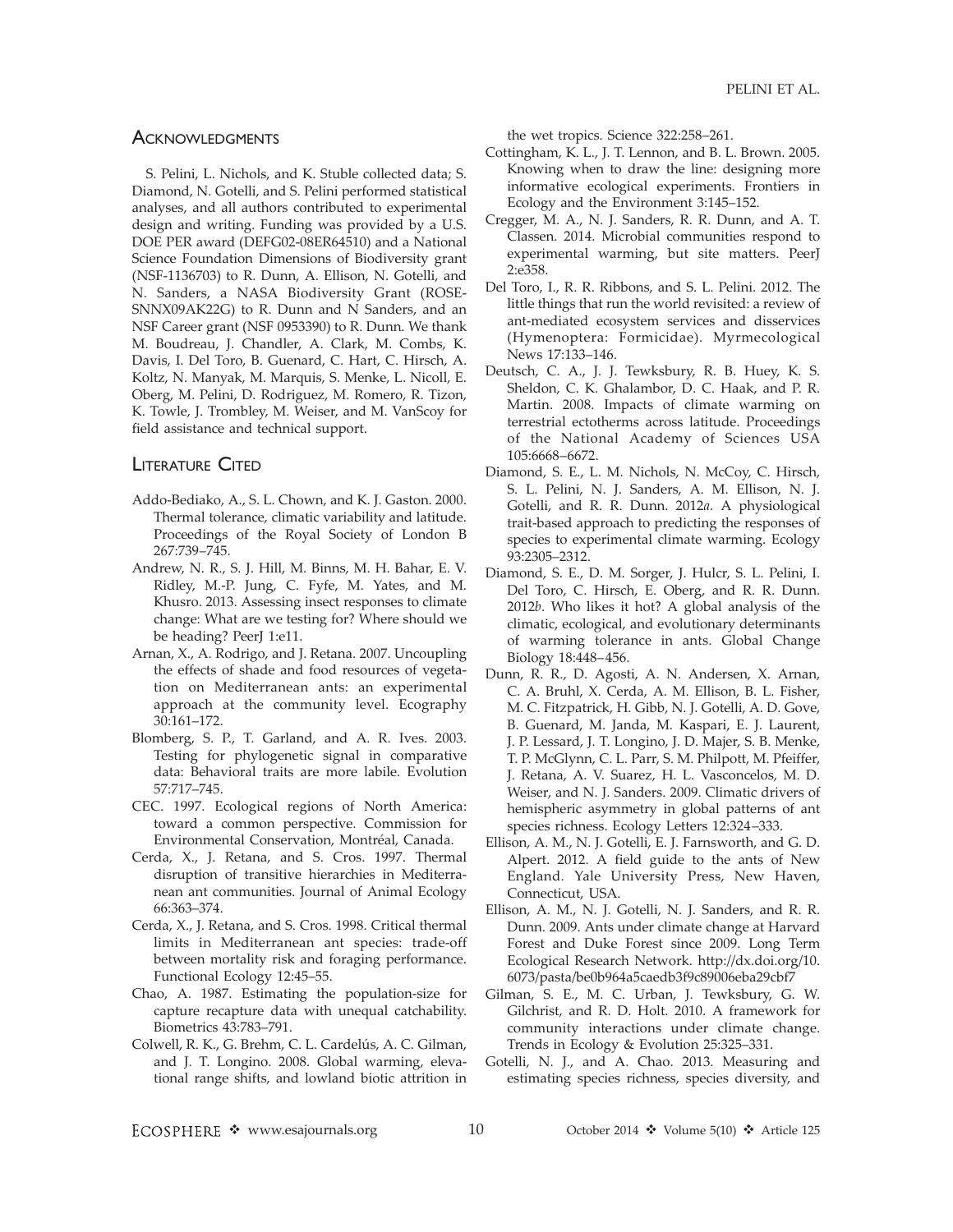biotic similarity from sampling data. Pages 195–211 in S. A. Levin, editor. Encyclopedia of biodiversity. Academic Press, Waltham, Massachusetts, USA.

- Gotelli, N. J. and R. K. Colwell. 2001. Quantifying biodiversity: procedures and pitfalls in the measurement and comparison of species richness. Ecology Letters 4:379–391.
- Gotelli, N. J., R. M. Dorazio, A. M. Ellison, and G. D. Grossman. 2010. Detecting temporal trends in species assemblages with bootstrapping procedures and hierarchical models. Philosophical Transactions of the Royal Society B 365:3621–3631.
- Gotelli, N. J. and A. M. Ellison. 2012. A primer of ecological statistics. Second edition. Sinauer, Sunderland, Massachusetts, USA.
- Gotelli, N. J., A. M. Ellison, R. R. Dunn, and N. J. Sanders. 2011. Counting ants (Hymenoptera: Formicidae): biodiversity sampling and statistical analysis for myrmecologists. Myrmecological News 15:13–19.
- Hill, M. O. 1973. Diversity and evenness: Unifying notation and its consequences. Ecology 54:427–432.
- Huey, R. B., C. A. Deutsch, J. J. Tewksbury, L. J. Vitt, P. E. Hertz, H. J. A. Perez, and T. Garland. 2009. Why tropical forest lizards are vulnerable to climate warming. Proceedings of the Royal Society B 276:1939–1948.
- Hurlbert, S. H. 1971. Nonconcept of species diversity critique and alternative parameters. Ecology 52:577–586.
- Ibanez, I., E. S. Gornish, L. Buckley, D. M. Debinski, J. Hellmann, B. Helmuth, J. HilleRisLambers, A. M. Latimer, A. J. Miller-Rushing, and M. Uriarte. 2013. Moving forward in global-change ecology: capitalizing on natural variability. Ecology and Evolution 3:170–181.
- Ives, A. R., P. E. Midford, and T. Garland. 2007. Withinspecies variation and measurement error in phylogenetic comparative methods. Systematic Biology 56:252–270.
- Jones, J. C. and B. P. Oldroyd. 2007. Nest thermoregulation in social insects. Advances in Insect Physiology 33:153–191.
- Kaspari, M., L. Alonso, and S. O'Donnell. 2000. Three energy variables predict ant abundance at a geographical scale. Proceedings of the Royal Society B 267:485–489.
- Kaspari, M., M. Yuan, and L. Alonso. 2003. Spatial grain and the causes of regional diversity gradients in ants. American Naturalist 161:459–477.
- King, J. R., R. J. Warren, and M. A. Bradford. 2013. Social insects dominate eastern US temperate hardwood forest macroinvertebrate communities in warmer regions. PLoS One 8:e75843.
- Kingsolver, J. G., S. E. Diamond, and L. B. Buckley. 2013. Heat stress and the fitness consequences of climate change for terrestrial ectotherms. Function-

al Ecology 27:1415–1423.

- Lessard, J. P., T. E. Sackett, W. N. Reynolds, D. A. Fowler, and N. J. Sanders. 2011. Determinants of the detrital arthropod community structure: the effects of temperature and resources along an environmental gradient. Oikos 320:333–343.
- Longino, J. T., J. Coddington, and R. K. Colwell. 2002. The ant fauna of a tropical rain forest: Estimating species richness three different ways. Ecology 83:689–702.
- Menke, S. B., J. Harte, and R. R. Dunn. 2014. Changes in ant community composition caused by 20 years of experimental warming vs. 13 years of natural climate shift. Ecosphere 5:6.
- Moise, E. R. D. and H. A. L. Henry. 2010. Like moths to a street lamp: exaggerated animal densities in plotlevel global change field experiments. Oikos 119:791–795.
- Moreau, C. S. and C. D. Bell. 2013. Testing the museum versus cradle tropical biological diversity hypothesis: phylogeny, diversification, and ancestral biogeographic range evolution of the ants. Evolution 67:2240–2257.
- Parry, M. L. and IPCC. 2007. Climate change 2007: impacts, adaptation and vulnerability: contribution of Working Group II to the fourth assessment report of the Intergovernmental Panel on Climate Change. Cambridge University Press, Cambridge, UK.
- Pelini, S. L., M. Boudreau, N. McCoy, A. M. Ellison, N. J. Gotelli, N. J. Sanders, and R. R. Dunn. 2011a. Effects of short-term warming on low and high latitude forest ant communities. Ecosphere 2:62.
- Pelini, S. L., F. P. Bowles, A. M. Ellison, N. J. Gotelli, N. J. Sanders, and R. R. Dunn. 2011b. Heating up the forest: open-top chamber warming manipulation of arthropod communities at Harvard and Duke Forests. Methods in Ecology and Evolution 2:534–540.
- Pelini, S. L., S. E. Diamond, H. MacLean, A. M. Ellison, N. J. Gotelli, N. J. Sanders, and R. R. Dunn. 2012. Common garden experiments reveal uncommon responses across temperatures, locations, and species of ants. Ecology and Evolution 2:3009–3015.
- Resasco, J., S. L. Pelini, K. L. Stuble, N. J. Sanders, R. R. Dunn, S. E. Diamond, A. M. Ellison, N. J. Gotelli, and D. J. Levey. 2014. Using historical and experimental data to reveal warming effects on ant assemblages. PLoS One 9:e88029.
- Revell, L. J. 2012. phytools: an R package for phylogenetic comparative biology (and other things). Methods in Ecology and Evolution 3:217– 223.
- Rouifed, S., I. T. Handa, J. F. David, and S. Hattenschwiler. 2010. The importance of biotic factors in predicting global change effects on decomposition of temperate forest leaf litter.